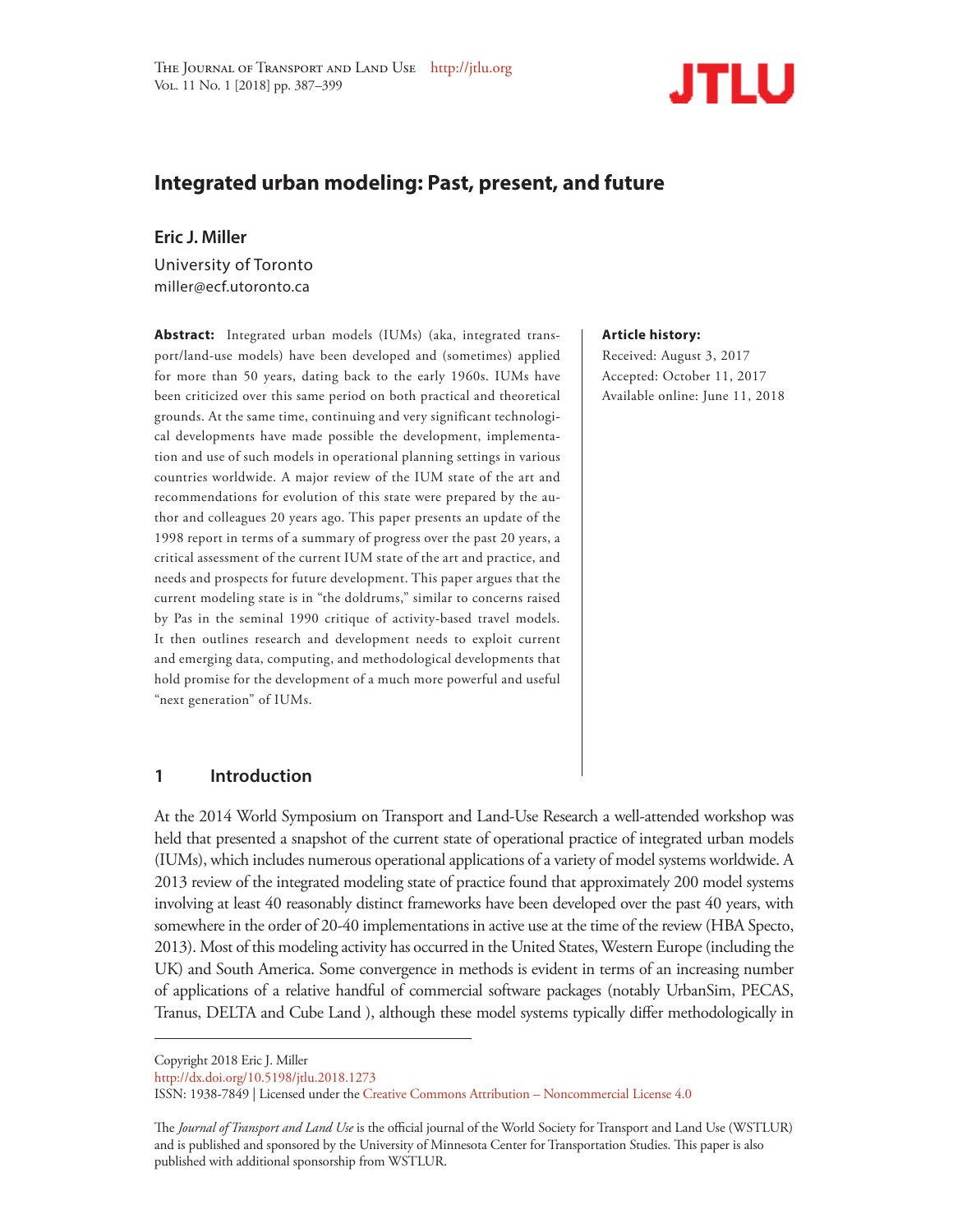significant ways.

IUMs have been long criticized for their "data-hungriness," "complicatedness" and numerous other technical challenges (Lee, 1973), as well as for their theoretical short-comings (Lee, 1973, 1994; Timmermans, 2003). Certainly their checkered history testifies to:

- The very significant technical challenges involved in developing such complex, large model systems
- Several historical failures to "deliver the goods" in terms of robust policy analysis and decision support capabilities
- A historical disinterest within urban planning and decision-making in transport/land-use interactions
- And, hence, an unwillingness to invest in these methods

At the same time, continuing, very significant technological advances in computer hardware and software capabilities, GIS and large-scale urban spatial databases, and model estimation software have made possible the development, implementation and use of such models in operational planning settings in various countries worldwide. As noted by the review cited above, it is indeed a practical proposition to build and use such models, Lee's criticisms notwithstanding.

Further, as Miller (2009) has argued, the theoretical foundations for IUMs are, in fact, reasonably strong. These foundations include:

- Very strong microeconomic models of housing markets (bid choice: Martinez, 1992; Rosen feld, Chingcuanco, & Miller, 2013)
- Strong models of regional spatial economic processes and interactions (the "MEPLAN family" of models: MEPLAN, Tranus, PECAS)
- Very well developed, robust random utility/discrete choice modeling theory and methods t hat can be applied to many/most spatial processes
- The agent-based paradigm for socioeconomic modeling which provides a very flexible, powerful framework for modeling complex, heterogeneous behaviors

Most importantly, there is a steadily growing recognition within the urban policy field that the transport/land-use interaction does exist and does matter. The 21st Century is the century of the city, with more than 50% of the world's population now living in urbanized areas. Existing metropolitan regions continue to grow in size, while new cities are continuously being developed. There are now 37 urban areas of 10 million or more people (Demographia, 2017), with this number certain to grow in the coming decades. The challenges which this unprecedented urban growth is posing for urban design and urban transportation systems are profound. It is well understood that transportation technologies and systems have shaped urban development and functioning through history. If the world is to have any hope of achieving some form of economic, social and environmental sustainability then we must do a better job of integrating land use and transportation system design in holistic and comprehensive ways (Miller, 2013a).

Specifically, "transportation problems" of excessive congestion, equitable accessibility to jobs, services, etc., public health, environmental impact (both pollution and, even more critically, greenhouse gas emissions), and economic productivity and competitiveness are not solely addressable through transportation policies and investment alone. The physical design of the city—at both the "macro" scale of regional metropolitan design and the "micro" scale of neighborhood design—critically interfaces with transportation technological capabilities to determine the physical and economic feasibility of alternative transportation network designs, particularly transit and active (walk/bicycle) travel systems and the demand for and performance of the transportation system.

Further, the benefits and costs of expensive transportation infrastructure investments cannot be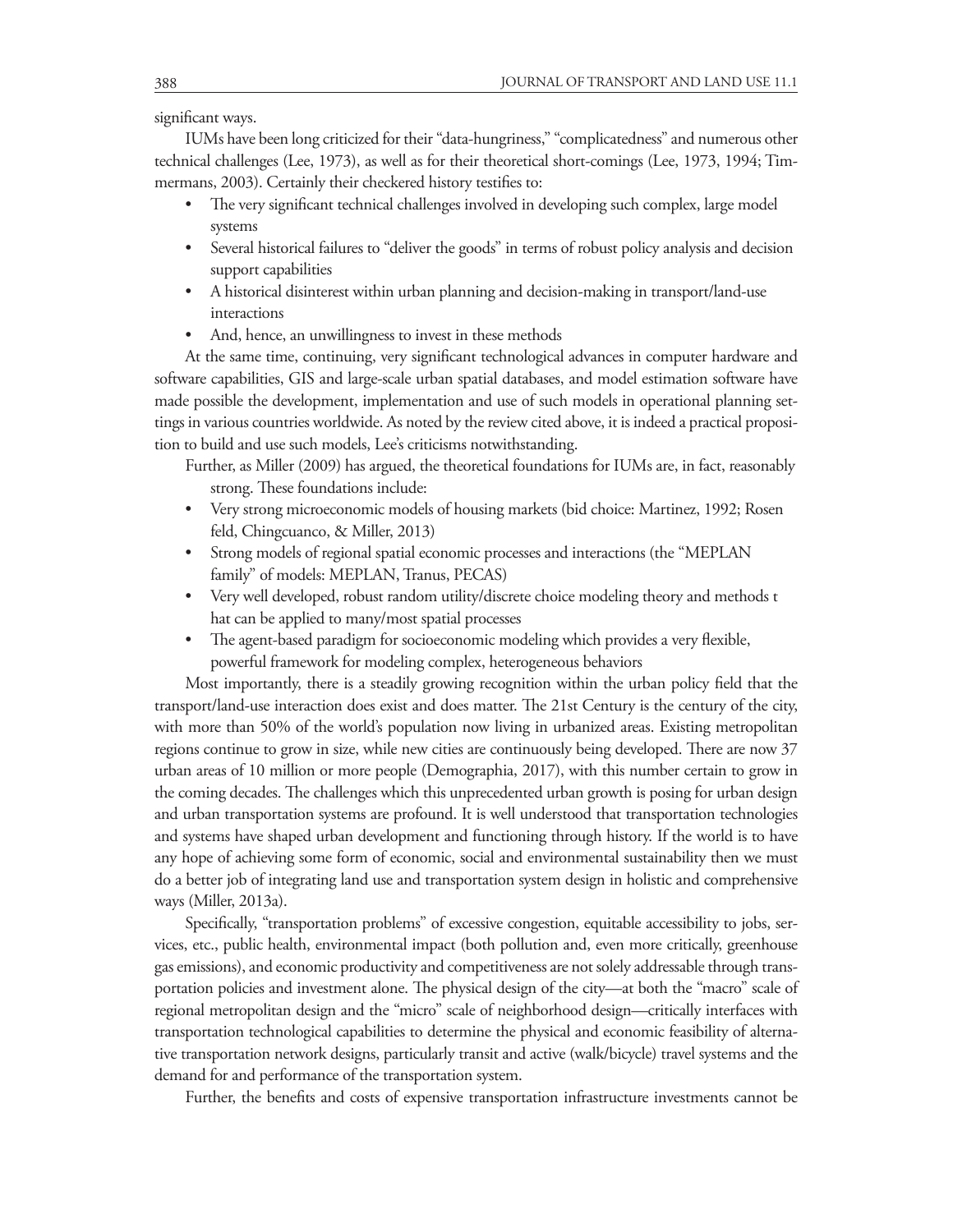appropriately assessed if the "feedback" effects of these investments on urban form, land values, property taxes, quality of life, other infrastructure needs, etc. are not quantified and included in evaluation and decision-making. Certainly, in the North American case it is highly arguable, for example, that the benefits of investment in new public transit services are significantly underestimated due to failure to consider the potential land value and urban development impacts of these investments. At the same time, the adverse impacts of highway investments in terms of increased "urban sprawl"—excessive consumption of valuable land, increased need for investment in other expensive physical (water, sewers, solid waste, etc.) and social (hospitals, schools, etc.) infrastructure, etc.—are also underestimated, if they are considered at all. The result of this very incomplete assessment of the land-use implications of transportation investments is (again at least within the North American context) an almost universally systematic under-investment in transit and over-investment in highways. The "full costs" of post-WWII suburban development are in many municipalities only now becoming apparent, not only in terms of the dysfunctional performance of the overly-congested road networks upon which they are predicated, but in terms of excessive maintenance and rehabilitation costs of aging infrastructure overlaid upon tax bases that are often stagnant or shrinking.

IUMs clearly offer the potential to significantly reduce this decision-making myopia by expanding the scope of the analysis, evaluation and debate concerning transportation system design and investment to include major impacts and feedbacks between the transportation system and both urban spatial form and the urban regional economy. Specifically, currently operational integrated urban model systems are capable of modeling, to varying degrees:

- Demand, supply and endogenous price formation in urban housing and commercial floor space markets
- Household demographics
- Urban spatial economic exchanges (urban labor markets and, sometimes, the internal production of goods and services)
- Household auto ownership

Given this abstract case for IUMS, the question arises concerning why they are not used more often in operational practice, and what, if anything, can research do to address this issue? Section 2 of this paper explores the first of these two questions, while Sections 3 and 4 lay the foundation for a proposed new research "push" to improve the operational viability and use of IUMs.

## **2 Are we "in the doldrums"?**

Three dozen or so current integrated model system implementations worldwide is hardly a major success story. It also does not represent a major growth trend over the past two-plus decades. Wegener (1995), for example, identified 20 major "urban modeling centers" worldwide and reviewed 13 different models, not all of which were in operational planning practice. Miller, Kriger, and Hunt (1998) similarly identified 6 major operational model systems for detailed review, most of which still define the today's operational state of practice.Iberatia sunt, ommolora voloruptatem que nulliqui dem net molor sit, cuptas ut plam, sequae sitio comnimeni di deribus acero duntoreria debitis eiumenecus.

Indeed, arguably the only major model systems that have emerged since the mid-1990s are PE-CAS and ILUTE (and ILUTE is not yet in operational practice). And both of these derive from design concepts identified in Miller, et al. (1998), as well as the Oregon TLUMIP program of the late 1990s and early 2000s (Weidner, Abraham, Donnelly, Hunt, & Freedman, 2007). Also, as alluded to above, PECAS' conceptual foundation explicitly lies within the MEPLAN/TRANUS, spatial input-output framework which dates to de la Barra's PhD thesis (de la Barra, 1989). A very important exception to this generalization is the work of Wegener and his colleagues in Germany, who continue to advance the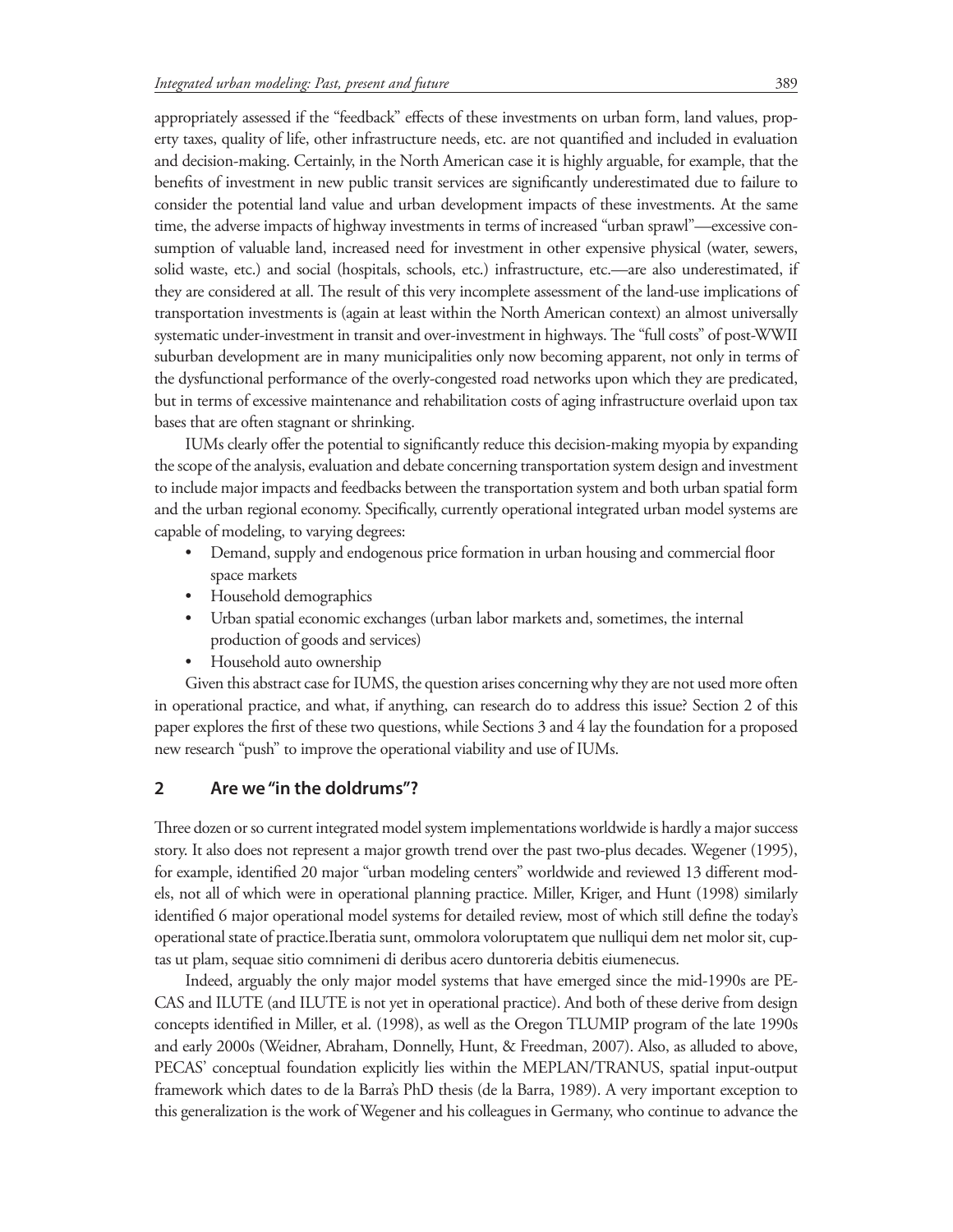field of microsimulation-based land-use models (Strauch, et al., 2005; Spiekermann & Wegener, 2007; Moeckel, Schwarze, Spiekermann, & Wegener, 2007; Wegener, 2011; Moeckel, 2017). The Cube Land software is also of more recent vintage, but it is simply a commercial implementation of Martinez' MUSSA model, which dates to the early- to mid-1990s in vintage.

In a seminal paper, Pas (1990) asked the question of whether activity-based travel models were at that time "in the doldrums," given the lack of operational implementation of a seemingly behaviorally strong and policy sensitive modeling approach. Pas ended his review on an optimistic note, concluding that the activity-based approach was still the best way forward for developing improved travel models, a judgement which now seems vindicated (although it took another 10-15 years for these models to achieve widespread adoption, a process that is still on-going today).

It seems appropriate to ask this same question of integrated urban models. Considerable evidence exists to suggest that they are, indeed, in the doldrums (at least with respect to operational implementation). Perhaps most importantly, as noted above, these models have failed to achieve widespread adoption. Over time some urban regions have implemented a new model system, but others over time have abandoned their systems. As a result, there has been little net growth in usage, despite some local "success stories."

Also, as already noted, currently operational model systems are largely based on 20+ year-old designs. Incremental improvements in these models, of course, have occurred. These largely consist of increased spatial and socioeconomic disaggregation, exploitation of state-of-the-art GIS technology and datasets, improved computational efficiency, etc. These are all useful improvements, but they hardly represent a breakthrough in model formulation.

As discussed in detail by Timmermans (2003), operational models are overly static and overly dependent on rather simple logit choice models. There is nothing wrong with using a logit model in an appropriate application. The complaint is that operational implementations do not capture market dynamics, they are not sufficiently context-sensitive, and the basic model formulation hasn't changed in 25 or more years. Although not usually acknowledged as such, they are generally static equilibrium formulations that, at best, capture the cross-sectional distribution of (for example) a housing market at the time of model calibration. They are not models of dynamics/process, nor is it clear that they adequately capture market interactions and price formation.

Further, models of building/floor space supply have shown very little development over the decades. Arguably, weak models of building supply represent the single biggest limitation of current models. The lack of improvement in this component of model systems is particularly distressing given its importance with respect to policy analysis and forecasting: if we can't get the buildings in the "right place" then we have little chance of currently predicting future year population and employment distributions.

In addition, the consolidation of much of the integrated modeling practice within a handful of developers/consulting firms arguably tends to impose a conservatism in the field. It is arguable that consultants are often more concerned with maximizing the return on past investments in their models than necessarily incurring new costs and risks to develop substantively new products.

A number of possible reasons for this "stalling" of integrated urban modeling progress exist, including: past failures, the large data and resource requirements to develop an operational model system, lack of resources (money, people, time) within many/most urban planning agencies, "silo-ing" of urban planning and transportation planning in separate agencies or divisions in many municipal governments, reluctance among many local planning agencies to incorporate formal models into their planning processes, distrust of formal models by many qualitatively-oriented planners, lack of mandate within many municipal planning agencies to regulate land development (a common issue, for example, in many US jurisdictions), and, perhaps increasingly, a disdain for evidence-based planning and decision-making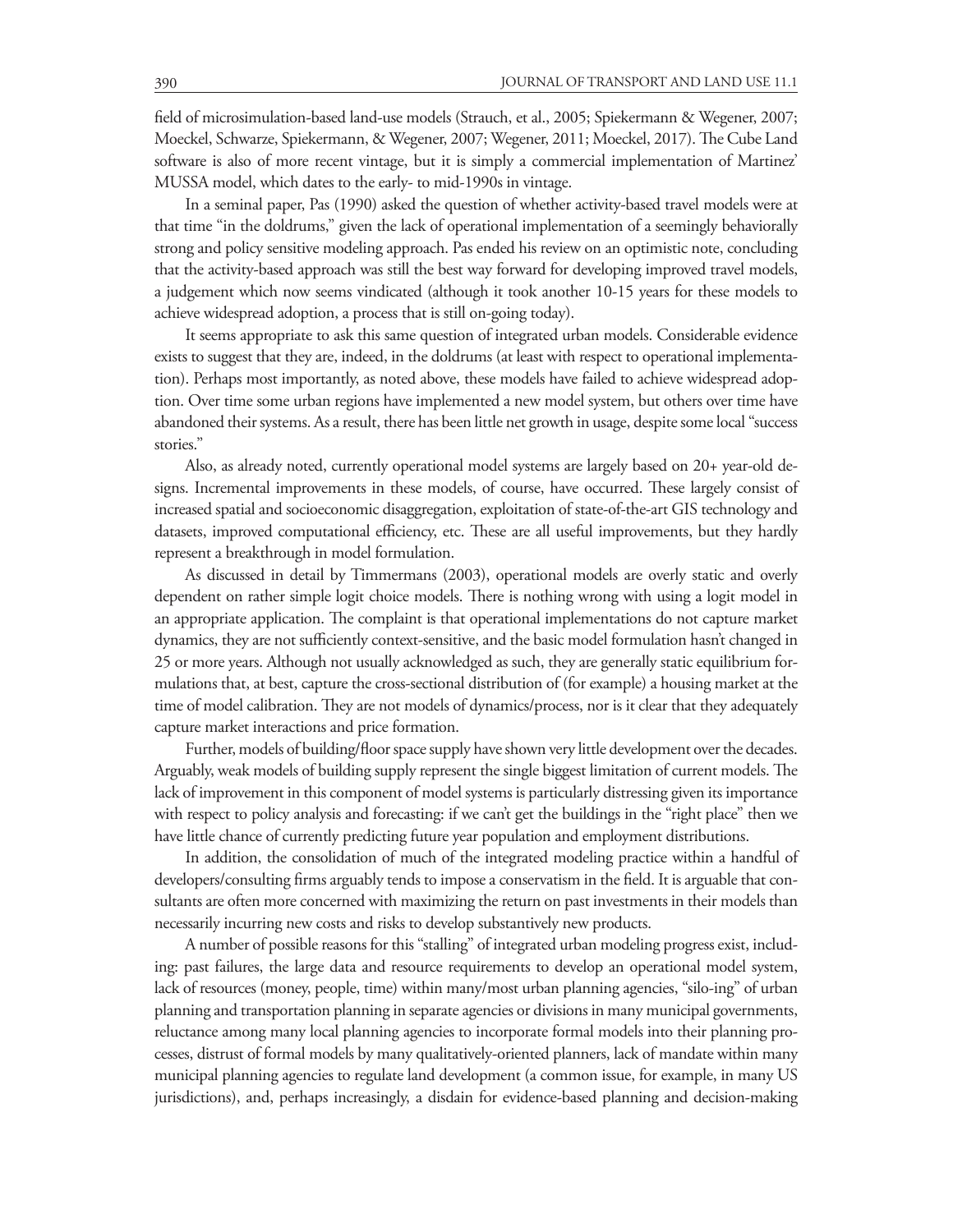#### within many agencies and governments.

Some of these issues are more readily addressable than others by researchers interested in advancing the integrated urban modeling state of practice. But it is also arguable that another barrier to advancing the practice is the relative lack of young researchers taking on the integrated modeling challenge: there is not much evidence to suggest that a younger generation of academics is rushing into the integrated urban modeling field. As evidenced by the WSTLUR conferences, academic research into transport/ land-use interactions is alive and well, but little of this research is being translated into (or is even directly supportive of) large-scale urban modeling. Again, barriers to such involvement are identifiable, including:

- The omnipresent pressure to publish, with more "basic" (theoretical or empirical) papers being preferred by journals (and, frankly, generally easier to produce) than the more "applied" papers emerging from integrated model development.
- The risk and hard work involved in building large-scale operational models; building a working integrated model system involves a large amount of software development, database assembly, nitty-gritty attention to details, model testing, calibration and validation of both model components and the overall, complex model system (as oppose to "just" parameter esti mation of individual models).
- The considerable resources required to build a large-scale model (data, a large research team, time to develop the model system, etc.)
- Difficulty in attracting, on the one hand, granting agency funding for such relatively applied research, and, on the other, government agency funding for such relatively risky R&D.
- Current operational integrated modeling software systems are very monolithic and often pro prietary. Even if nominally open source, they are sufficiently complex and opaque that they are challenging for individual researchers to use as a research platform or to make contributions to advancing the software.

Despite these many obstacles, as argued in the paper's introduction, the need for useful operational integrated urban models remains. The next section of the paper discusses criteria that "next generation" integrated model systems should address. In particular, it is argued that a key requirement is the development of a common, generic software environment within which individual models and model components can be developed and tested without having to develop a full integrated model system from scratch. Such a software environment would both enable individual researchers with modest resources to contribute to the field and facilitate the "crowd sourcing" of new model systems that could emerge over time. Given this foundation, Section 4 introduces and briefly discusses a range of research topics that need to be addressed if such a next generation model system is to emerge.

# **3 Criteria for next generation IUMs**

Miller, et al. (1998) provide a detailed discussion of integrated urban model design criteria, which include:

- Representation of the physical urban system
- Representation of decision-makers
- Representation of decision processes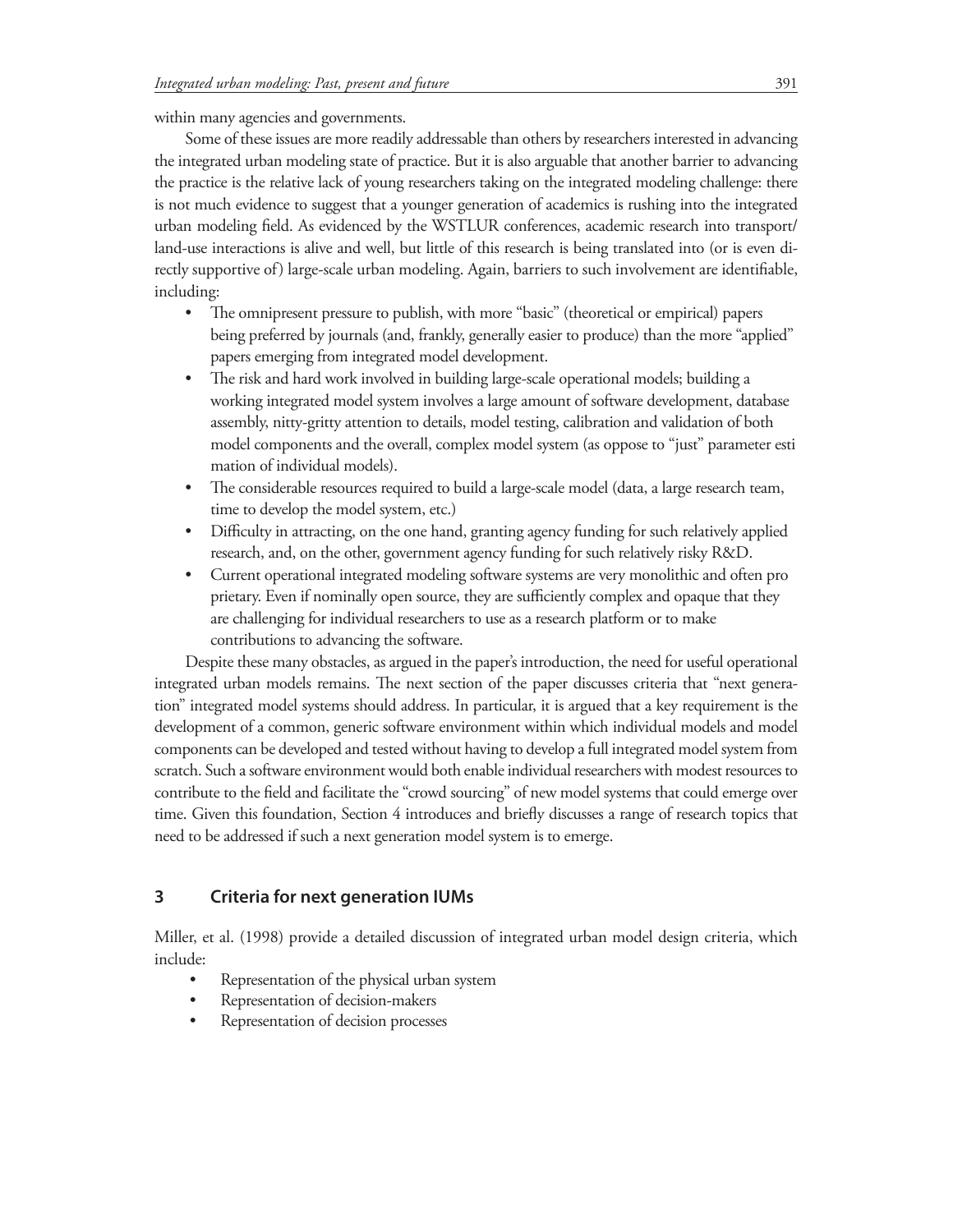- Implementation issues:
	- o Data requirements
	- o Computational requirements
	- o Technical support requirements
- Other "generic" issues:
	- o Aggregation vs. disaggregation representation
	- o Endogenous vs. exogenous variables
	- o "Type" of process ("behavioral," "statistical rates," etc.)
	- o Model specification issues

They also identify criteria for evaluating model systems, which include:

- Credibility (theoretical soundness, policy sensitivity, etc.)
- **Feasibility**
- Usability (ease of input preparation, run times, portability, etc.)

Nearly 20 years later these guidelines still stand up (if I am permitted to say so!), and so "the interested reader" is referred to the original report rather than trying to reproduce this discussion herein. But it is useful to add a few new observations reflecting current and emerging policy analysis needs and modeling capabilities. The first of these is that the policy context continues to grow more complex. Going back to the dawn of land-use modeling in the 1960s, the initial motivation for developing such models was to generate the population and employment inputs required by regional travel demand models. Beginning in the 1970s the importance of understanding the impact of major transportation investments (particularly transit) on land values was increasingly recognized, as well as the importance of land value impacts on benefit-cost justifications of major (and expensive) transportation infrastructure (again, particularly transit). These core requirements remain today, but additional key policy questions that could benefit from integrated model-based analysis include:

- Designing sustainable urban forms (in both developed and developing countries)
- Equity considerations concerning accessibility (to jobs, services, food, etc.) affordable housing, etc.
- Urban economic development
- Energy, GHG and air pollution impacts
- Health impacts of land-use patterns and travel behavior

Addressing these and similar issues requires a model system that is more than just a "land-use" model. We need to be thinking in terms of an integrated approach to modeling an interconnected set of urban spatial, socioeconomic systems (housing, demographics, firmographics, transportation, etc.) within a systems-of-systems framework.

Continuing methodological advances mean that formerly major barriers to integrated modeling (data, computational requirements, etc.), while still challenging, now represent opportunities for model system development, if they can be exploited. These include:

- Cost-effective High Performance Computing (HPC) options (cloud/cluster computing, parallelization, GPU-based processing, etc.) hold the promise of significantly improving the computational performance of large integrated models.
- Increasingly ubiquitous, detailed GIS-based datasets, notably (but not exclusively) "big" datasets are dramatically improving the databases upon which integrated models can be built.
- Machine-learning and other advanced data analysis and modeling methods are adding very exciting and powerful new tools and approaches to our modeling toolkits.

Specific research questions are discussed in the next section. But a few generic challenges that need to be addressed despite (and in some cases because of) these new capabilities include the following.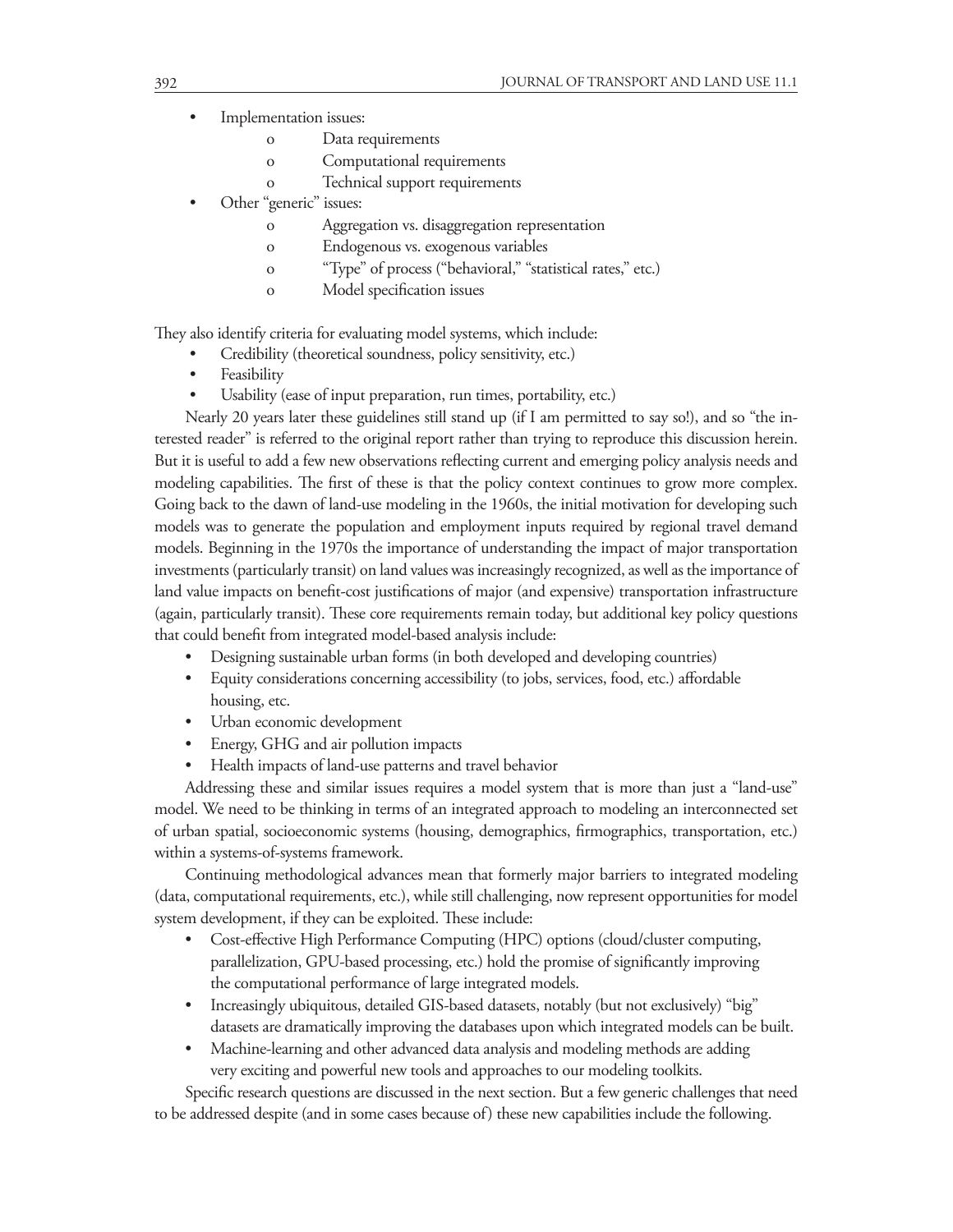*Model parsimony*: Integrated urban models typically are very complicated beasts with many hundreds of parameters. Some "complicatedness" in dealing with such a complex system as an urban region is unavoidable. Nevertheless, it is important to ask whether simpler formulations might work as well as or even better than more complicated ones in terms of data requirements, predictive accuracy, computational requirements and understandability (discussed further immediately below). It is argued elsewhere (Miller, 2017), that agent-based microsimulation (ABM) provides a promising framework for dealing in parsimonious ways with complex behavioral processes.

*Model transparency*: Similarly, the extent to which the workings and the results of an integrated urban model are transparent/understandable/explainable by both the modeler and the users of the model outputs (planners, politicians, the public) is extremely important for the model's usability and credibility. In the author's experience, again, the relative simplicity and intuitive structure of the ABM approach has proven useful in explaining an advanced activity-based travel modeling system to senior municipal decision-makers and in gaining their confidence in the credibility of the model's outputs (Miller, 2015). Deep machine-learning and other AI-based methods appear very promising as new approaches to model development (e.g., among others, Yin, Sheehan, Feygin, Paiement, & Pozdnoukhov, 2016). But concerns exist concerning the "black box" nature of these models, which may perform well but which may not have readily explainable parameters or model structures.

*Model validation*: A chronic weakness of many integrated urban modeling efforts has been the inability to validate the model's performance outside of the model's estimation/calibration dataset. This is understandable, up to a point, given the multi-decade nature of a typical model's outputs. Consistent, quality data over such long periods for a given urban region often have not been available to support such a validation. A second validation approach is to transfer a model from its development urban region to a different application region. This generally is an extremely onerous and challenging proposition. The famous ISGLUTI effort in the 1980's to cross-run several land-use models in a range of cities clearly demonstrated the challenges involved in such an exercise (Webster, Bly, Paulley, & Brotchie, 1988). Even the cross-running of two or more models in a single urban region is challenging (Rodier, 2004; Kockelman & Krishnamurthy, 2003). A third validation approach is to conduct a wide variety of sensitivity tests of a model to explore the reasonableness and robustness of its performance across a range of out-of-sample applications (Clay & Johnston, 2005; Wang & Kockelman, 2016). Regardless of method used, validation is an extremely important component in model development and testing. Many models may "calibrate well" against base conditions, but not perform well in application. It is only by testing a model across a range of applications can its true performance be assessed and confidence in this performance be achieved. The increasingly rich, deep and "big" datasets that are often now available (often as open source) have good promise for permitting much more extensive model testing than has typically been possible in the past.

*Model software*: Integrated urban models by definition exist within software. To date, this software has always been custom-built for the particular model system being implemented. This inevitably results in the modeling assumptions being "hard-wired" into the software in many ways, with the model (as a mathematical construct) and the software (computer code) essentially having a "one-to-one," "monolithic" relationship. This represents a significant barrier to advancing the state of the art in several respects, including:

- It is often difficult to experiment with new model functional forms, assumptions, etc., since current assumptions are hard-coded into the software and such tests would require (often extensive) software rewrites.
- It is very difficult for researchers to collaborate in terms of bringing new ideas to the table since, again, the software does not readily support implementation of new modules, etc.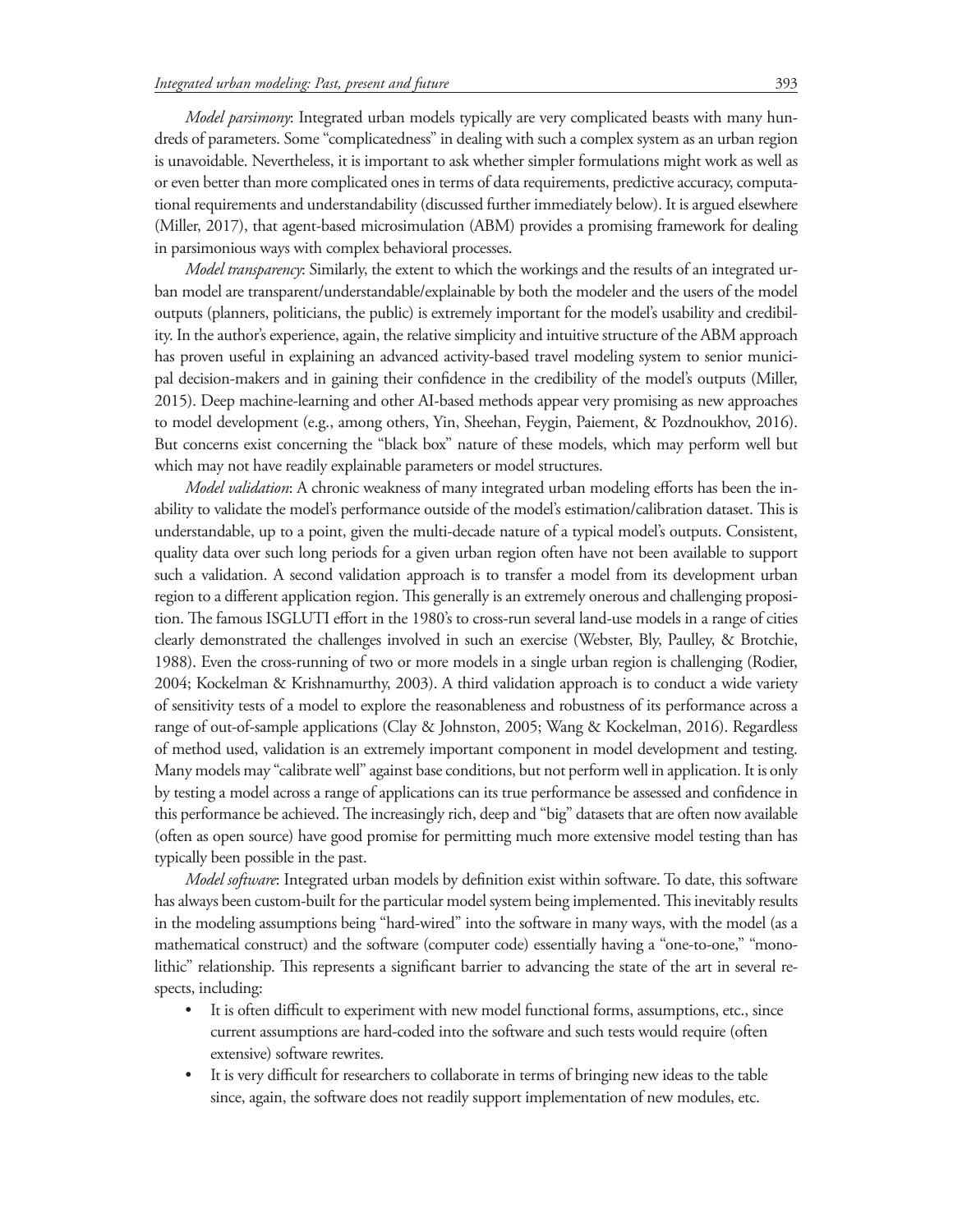- To the extent that the software is associated with commercial ventures there is often business pressures to use and reuse existing software rather than to invest in new products.
- Even if open source, the software systems are difficult to learn and work with.
- Given the complexity and size of urban regions, developing powerful software is often beyond the resources of individual researchers.

Ideally, modeling software should provide a "virtual lab" within which researchers and model developers can experiment with alternative formulations and test new hypotheses. It should be modular so that new algorithms, modules, etc. can be "plugged into" an overall model system or testing platform. This platform should support such testing in ways that do not impose unwanted assumptions or constraints on the modules being tested. The software environment should also provide a standard "tool kit" for dealing with the many elements of model development, testing and implementation—data input preparation, display and comparison of model outputs, parameter estimation procedures, etc.—so that these elements do not have to be constantly re-invented.

Over the past decade or more there has been some movement within both the land use and transportation modeling communities to try to develop open source software to support model development by multiple users, rather than to implement a specific model by a single development team. Examples include the Open Platform for Urban Simulation (OPUS) developed by the UrbanSim group (Waddell, Sevcikova, Socha, Miller, & Nagel, 2005), Argonne Lab's POLARIS project (http://polaris.es.anl. gov/), University of Toronto's eXtensible Travel Modeling Framework (XMTF, http://tmg.utoronto.ca/ doc/1.3/) and the international MATSim consortium (Horni, Nagel, & Axhausen, 2016). To date, only MATSim has developed a community of users who share results and contribute to growth in the software. But even here, the software requires one to "buy into" the MATSim "paradigm," at least to some degree, and it does not provide the very broad, generalized platform envisioned above.

A number of reasons for the lack of shared software and collaborative model development efforts exist. The choice of programming language is a non-trivial one, with different developers using python, Java, C#, C++ and R, among probably others. Another, deeper barrier, however, is the "MyModel syndrome." A number of years ago, Frank Southworth, then at Oak Ridges National Lab, surveyed the land-use modeling community. In each interview he asked "and what is the best model?" The universal answer was "why my model, of course." This attitude can readily be extended to the notion of "MySoftware."

It is arguable that the integrated urban modeling state of the art could make much more progress much more quickly—and attract many more researchers into the field—if we could get past this "MyModel/MySoftware" mentality and develop a truly collaborative research environment. This would require:

- Developers to surrender "ownership" of "their" model systems in favor of commonly shared systems within which many researchers can contribute. The MATSim community provides a good example of this approach.
- Creation of open source model development and testing platforms that are "agnostic" with respect to modeling assumptions (as much as possible), and that provide a sharable (and con stantly extendible) set of modeling tools.
- This "virtual lab" should support the head-to-head testing of assumptions, models, etc. so as generate real advances in both behavioral theory and modeling practice. This would require researchers to be willing to put their theories to the test (and to occasionally "fail the test") something that, frankly, rarely occurs in our field at the moment.
- Ideally, sharing of datasets.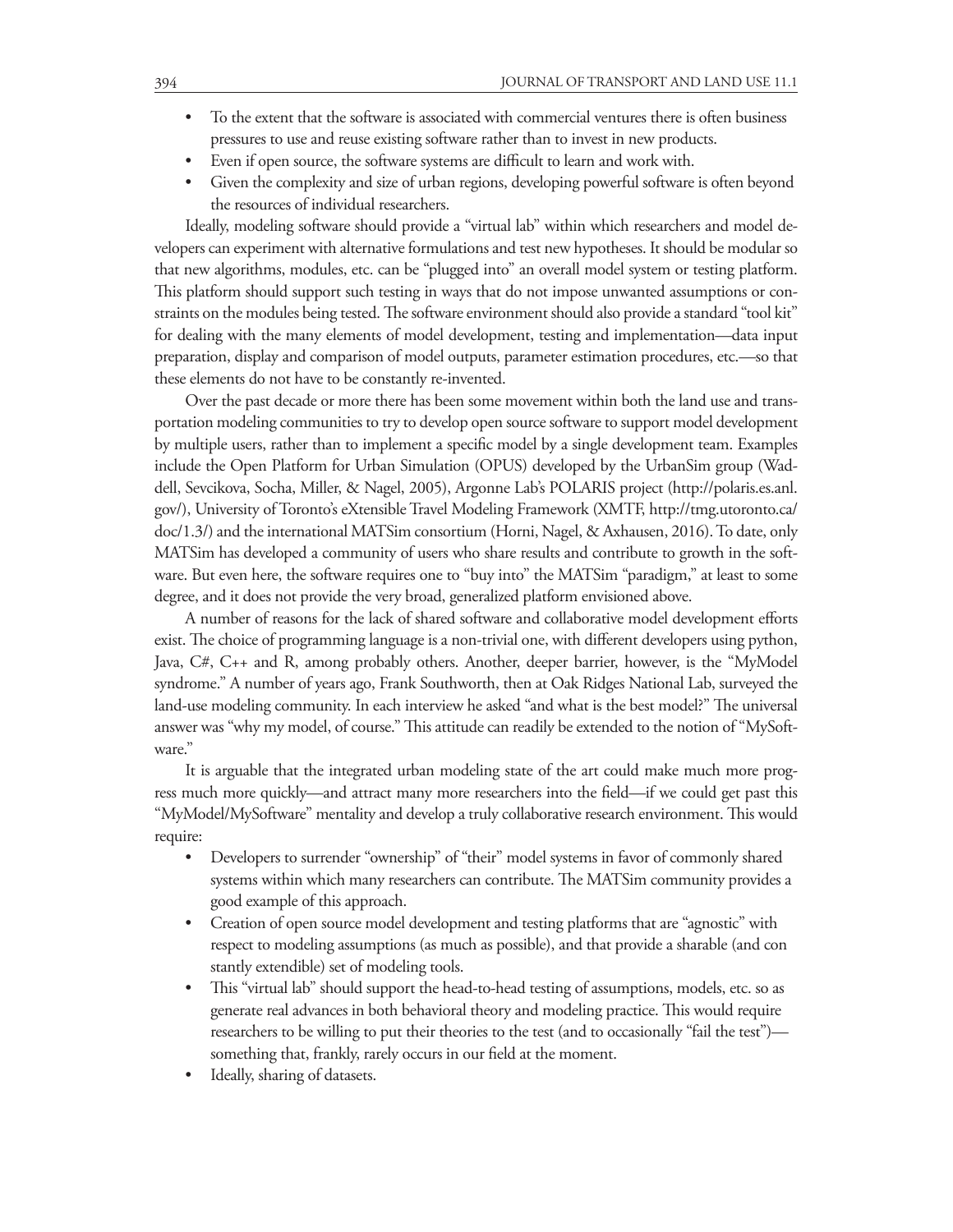## **4 Research agenda suggestions for building next generation models**

#### **4.1 4.1 R&D components**

Many major areas for integrated urban modeling R&D exist. An undoubtedly incomplete list is presented and very briefly discussed below. Summary, overview comments concerning next generation modeling research needs then follow.

*Building supply models*: While models of housing and (to a somewhat lessor extent) commercial floorspace demand are generally well developed (thanks in large measure to the extensive application of powerful discrete choice modeling methods), housing and commercial floorspace supply models are not nearly so well developed, and, as result, generally not as reliable. Building stock supply modeling is a challenging task given the relatively small number of agents (developers and builders) involved, and, hence, inevitably more idiosyncratic decision-making. Whether for this reason, or others, building stock supply has been a relatively under-researched area.

*Choice set definitions:* The weak link in building stock demand modeling is typically choice set determination (Miller, 2013b). Despite decades of research (especially with respect to housing markets), the dynamics of spatial search processes are generally not well understood and are typically challenging to observe. Very often quite crude methods (e.g., random choice set generation) are used to generate the choice sets to which much more sophisticated choice models and market clearing procedures are then applied.

*Demographics*: Most operational models are improving their treatment of household and individual demographics, but, as a general rule, these models still can be significantly improved. Demographics, of course, are critical to the understanding and modeling of housing, labor and travel markets—the key elements of the integrated model system.

*Regional Economics*: It is increasingly common to frame the modeling of land-use markets and travel demand to a greater or lesser extent within some type of regional economic model (with MEPLAN, Tranus and PECAS being the most notable examples of this approach). This is an attractive approach as a means of providing a unifying conceptual framework for the overall model system, especially with respect to modeling urban goods movements. Much more can be done, however, to develop robust models of regional economic activity and to reduce the data burden associated with this approach. Integrated urban models must, one way or another, do a better job of modeling firmographics (evolution of firms and employment, including employment locations), as well as improved modeling of place of residence—place of work commuting linkages as the explicit outcome of labor market processes.

*Auto Ownership*: Current model systems generally include at least some representation of household auto ownership decision-making. Again, however, these models generally should be improved. Auto ownership has a major impact on (and interrelationship with) residential and job location choices, as well as, of course, travel behavior. Failure to adequately model the interconnections between auto ownership decisions with residential and employment locations, in particular, could represent an important misspecification of these processes and may represent a significant lost "degree of freedom" in policy analysis. I.e., policies which reduce the number of cars required by households to meet their daily activity needs may be particularly effective in reducing auto dependency and other desired policy goals. This need for improved representation of household auto ownership processes will become even more critical in coming years as new modes of auto ownership/usage (i.e., car-sharing services) become increasingly prevalent and as new auto technologies (autonomous and/or connected vehicles) become available.

*Short- & long-run interactions*: All IUMs involve some form of information flow between longerrun land-use (location) choices and short-run trip-making, with the nature of this interaction varying among model systems from a "loose connection" involving "feedback" of transportation accessibility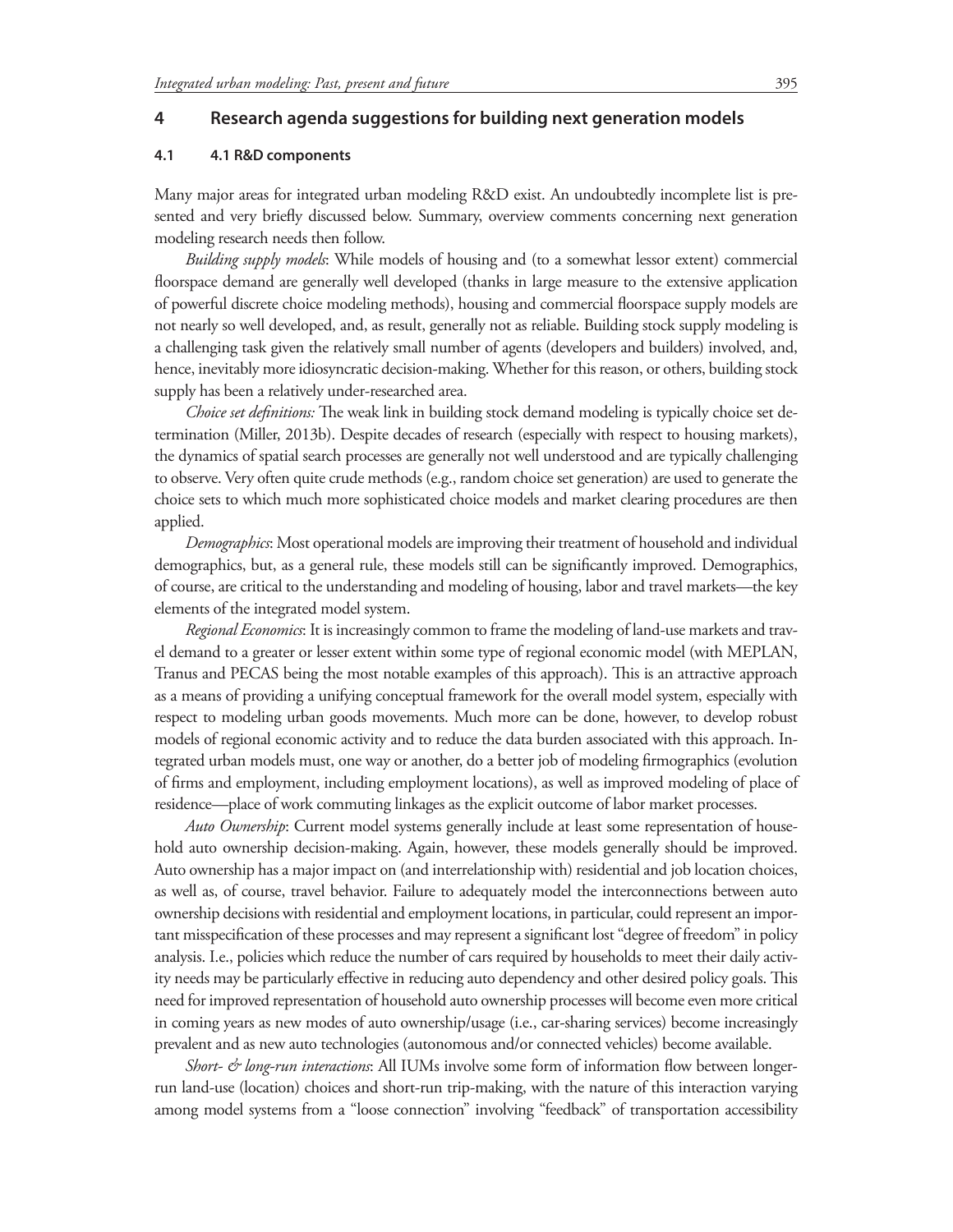terms into location choices (e.g., UrbanSim and Cube Land, among others) to a "strong integration" in which work travel is the explicit outcome of place of residence—place of work location decisions and other travel is the outcome of economic interactions of various types. The way in which day-to-day experiences within the transportation system actually influences longer-run location choices is not, however, well understood. Considerably stronger theory concerning how short-run experiences help shape longrun decisions is needed. This is especially true in terms of developing more truly dynamic integrated models, given the extent to which these models generally are still strongly static in many respects

#### **4.2 General comments**

The first two of the R&D areas listed above (improved building stock supply modeling and improved choice set models/procedures) are critical to ensuring the credibility of integrated models. Their fundamental rationale is to predict the spatial distribution over time of people and jobs. If, however, they cannot adequately predict where new building stock (and how much and of what type) will be built, and/ or predict where households and firms of different types will locate/relocate given the built urban form, then the models simply will not be credible.

The second two R&D areas illustrate that current and emerging model systems are (and need to be) much more than "land-use" models. To varying degrees, they are developing into more comprehensive models of "spatial socio-economic processes" and are becoming as much general models of regional economics and demographics as they are models of "just" population and employment distributions. This trend further generalizes to thinking of these model systems as the foundation upon which other spatial systems can be overlaid such as energy, water, waste and communication systems and/or "social" systems such as education, health care, etc. to build a "systems of systems" representation of urban regions.

Further, we are rapidly entering an era of "complete mobility systems" and potential autonomous vehicle deployments that will require us to rethink our concepts of both accessibility and mobility and that may well alter in unforeseen ways the transportation/land-use interaction. If our integrated urban models are to remain useful as policy analysis tools in the light of these potential disruptive technologies they must be sufficiently fundamental in their behavioral foundations and sufficiently flexible/extensible in their methodological and computational implementations to accommodate these changes. Whether the current generation of operational models are up to this challenge remains to be seen. It is hoped, however, that they will continue to evolve, both in their theoretical foundations and their practical implementations in ways that will permit them to adapt appropriately. To this end, as noted above, two very different modeling approaches both offer interesting ways forward. Agent-based formulations arguably provide an attractive implementation framework given their potential flexibility for implementing behaviorally sound models of adaptive choice. At the same time, machine-learning methods are well suited for exploiting big datasets in new and interesting ways. Whether these two approaches can prove to be mutually reinforcing in some way is an interesting research question in its own right.

Finally, we are gradually achieving new insights into cities as complex systems that seem to obey macro-level scaling laws, fractal behavior, etc. (Batty, 2005, 2008, 2013; Bettencourt, Lobo, Helbing, Kuhnert, & West, 2007; Bettencourt & West, 2010; Bettencourt, 2013). The implications (if any) for integrated urban modeling, or, conversely, how integrated models might contribute to this emerging "science of cities," is far from clear, but, again, a question worthy of study.

# **5 Final comments**

Greater future usage of integrated models depends on being able to demonstrate their practicality and usefulness within the planning process. The "first generation" of land -use modeling in the 1960's (Gold-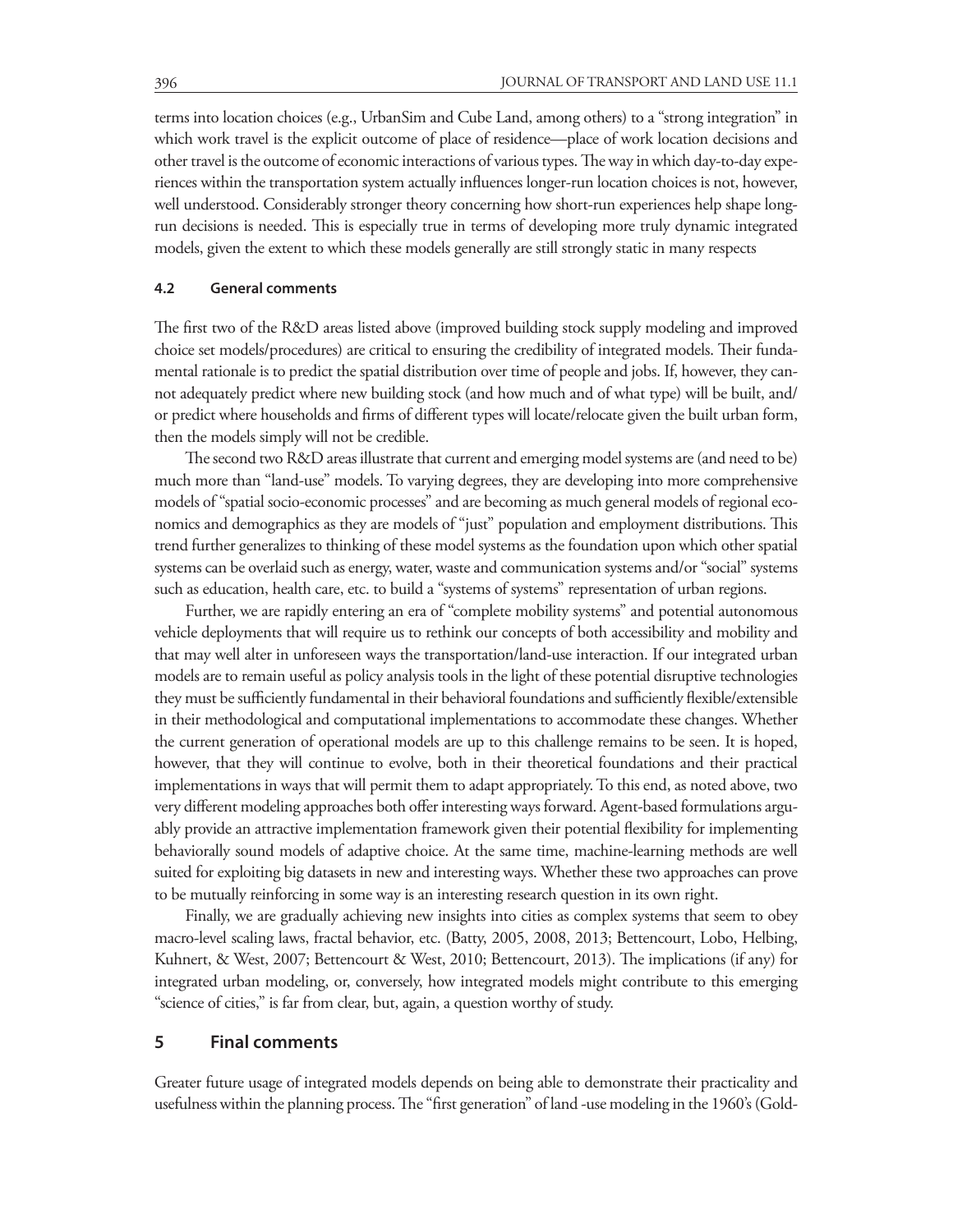ner, 1971) came to a virtual halt in the 1970's due to widespread dissatisfaction with the failure of these models to meet their decision-support goals (Lee, 1973)—a setback from which it has taken the field literally decades to recover. As argued in this paper, improved operational performance of these models depends in the first instance on significantly improving their theoretical and empirical foundations.

This, arguably, may be most likely to happen if a new generation of researchers can be motivated to take up this task. In turn, if this is to happen, then both barriers to engagement need to be removed and incentives for engagement need to be provided. Creating a powerful, open source, commonly accessible software environment—a virtual lab—within which researchers could use common tools and (whenever possible) common datasets within an "agnostic" modeling environment would remove many resource barriers. It would also provide a virtual environment within which a community of like-minded researchers could network, interact and collectively advance the state of knowledge and art in the field. It would help break down the "MyModel/MySoftware" syndrome and allow researchers to "constructively compete" in terms of positing and testing alternative theories, models and model systems. The next, improved generation of integrated urban models would then hopefully emerge out of the nexus of the best ideas and methods that were collectively developed within the virtual lab and its associated research community.

## **Acknowledgments**

The research underlying this paper has been supported in part by Canada Natural Science and Engineering Research Council Discovery and Accelerator research grants, as well as by an Ontario Research Fund, Research Excellence Round 7 grant.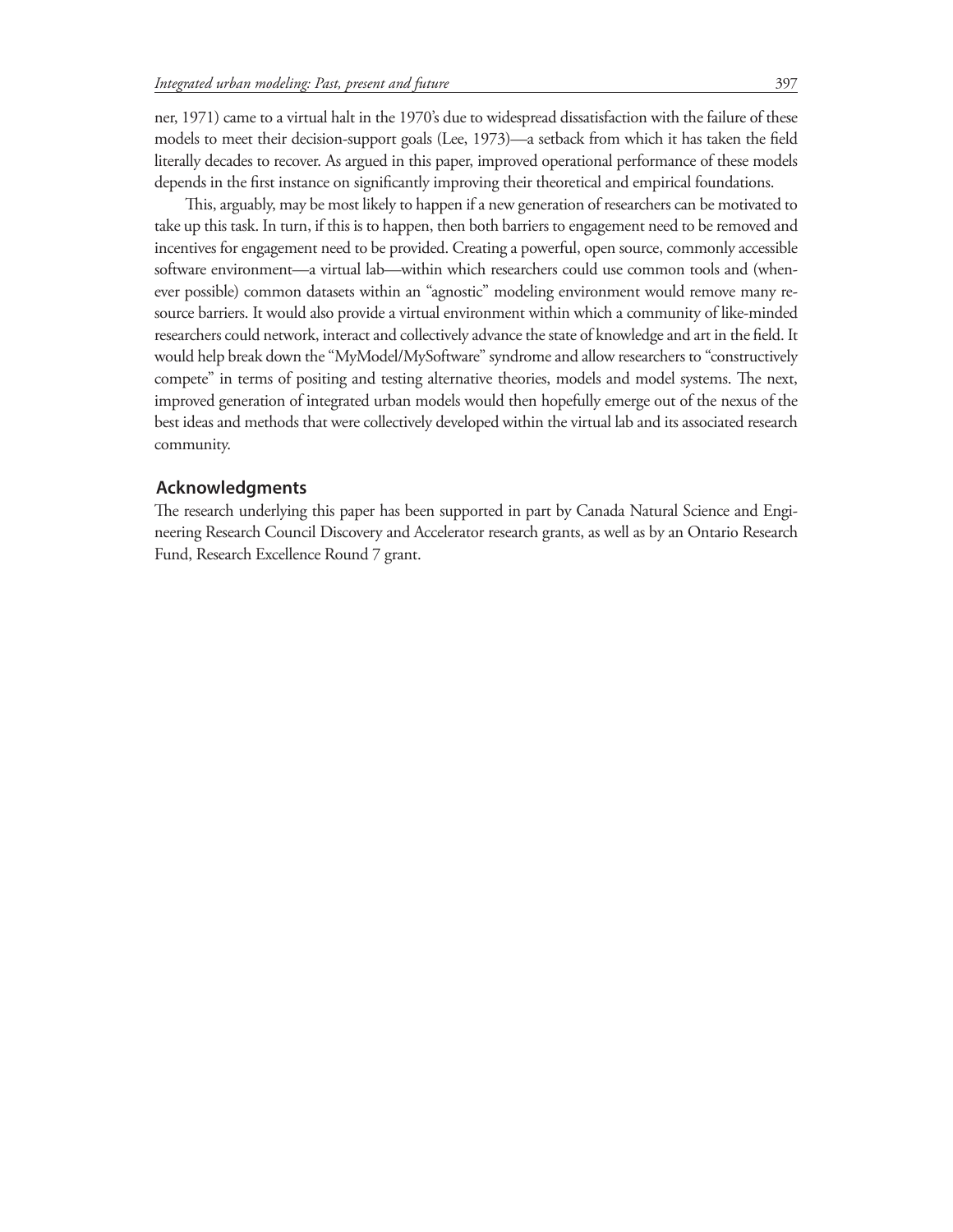### **References**

- Batty, M. (2005). *Cities and complexity: Understanding cities with cellular automata, agent-based models and fractals*. Cambridge MA: MIT Press.
- Batty, M. (2008). The size, scale and shape of cities. *Science, 319*, 769–771.
- Batty, M. (2013). *The new science of cities*. Cambridge MA: MIT Press
- Bettencourt, L. M. A., Lobo, J., Helbing, D., Kuhnert, C., & West, G. B. (2007). Growth, innovation, scaling, and the pace of life in cities. *Proceedings of the National Academy of Science, 104*(17), 7301–7306.
- Bettencourt, L. M. A., & West, G. B. (2010). A unified theory of urban living. *Nature, 467*, 912–913.

Bettencourt, L. M. A. (2013). The origins of scaling in cities. *Science, 340*, 1438–1441.

- Clay, M. J., & Johnston, R. A. (2005). Univariate uncertainty analysis of an integrated land use and transportation model: MEPLAN. *Transportation Planning and Technology, 28*(3), 149–165.
- de la Barra, T. (1989). *Integrated land use and transport modeling: Decision Chains and hierarchies.* Cambridge, United Kingdom: Cambridge University Press.
- Demographia. (2017). *Demographia world urban areas*, 13th annual edition. Retrieved from http:// demographia.com/db-worldua.pdf
- Goldner, W. (1971). The Lowry model heritage. *Journal of the American Institute of Planners, 37*(2), 100–110.
- HBA Specto. (2013). *Best practice review of integrated land use—transportation models, literature review*, project technical report 1. Calgary, Alberta: Ontario Ministry of Transportation.
- Horni, A., Nagel, K., & Axhausen, K. W. (2016). T*he multi-agent transport simulation MATSim*. Retrieved from http://matsim.org/the-book
- Kockelman, K., & Krishnamurthy, S. (2003). Propagation of uncertainty in transportation-land use models: Investigation of DRAM-EMPAL and UTPP predictions in Austin, TX. *Transportation Research Record, 1831*, 219–229.
- Lee, D. B. (1973). Requiem for large scale models. *Journal of the American Institute of Planners, 39*, 163–178.
- Lee, D. B. (1994). Retrospective on large scale urban models. *Journal of the American Planning Association, 60*, 35–40.
- Martinez, F. J. (1992). The bid-choice land-use model: An integrated econometric framework. *Environment and Planning A, 24*, 871–875
- Miller, E. J. (2009). Integrated urban models: Theoretical prospects, invited resource paper. In R. Kitamura, T. Yoshii, & T. Yamamoto (eds.), *The expanding sphere of travel behavior research: Selected papers from the 11th international conference on travel behavior research* (pp. 351–384). Bingley, UK: Emerald.
- Miller, E. J. (2013a). Towards a third urban revolution: Transportation and cities in the 21st century. Margolese National Prize for Urban Design acceptance lecture, Vancouver, March 18.
- Miller, E. J. (2013b). Spatial choice modeling issues. Presented at TRISTAN VII, San Pedro de Atacama, Chile, June 9–14.
- Miller, E. J. (2015). First, we take Toronto...lessons from the TASHA implementation and next steps. Invited presentation, *Behavioral detail and computational demands in agent-based models workshop*, Future Cities Laboratory, Singapore, March 24–26.
- Miller, E. J. (2017). The case for microsimulation frameworks for integrated urban models. Submitted to *Journal of Transport and Land Use*.
- Miller, E. J., Kriger, D. S., & Hunt, J. D. (1998). *Integrated urban models for simulation of transit and*